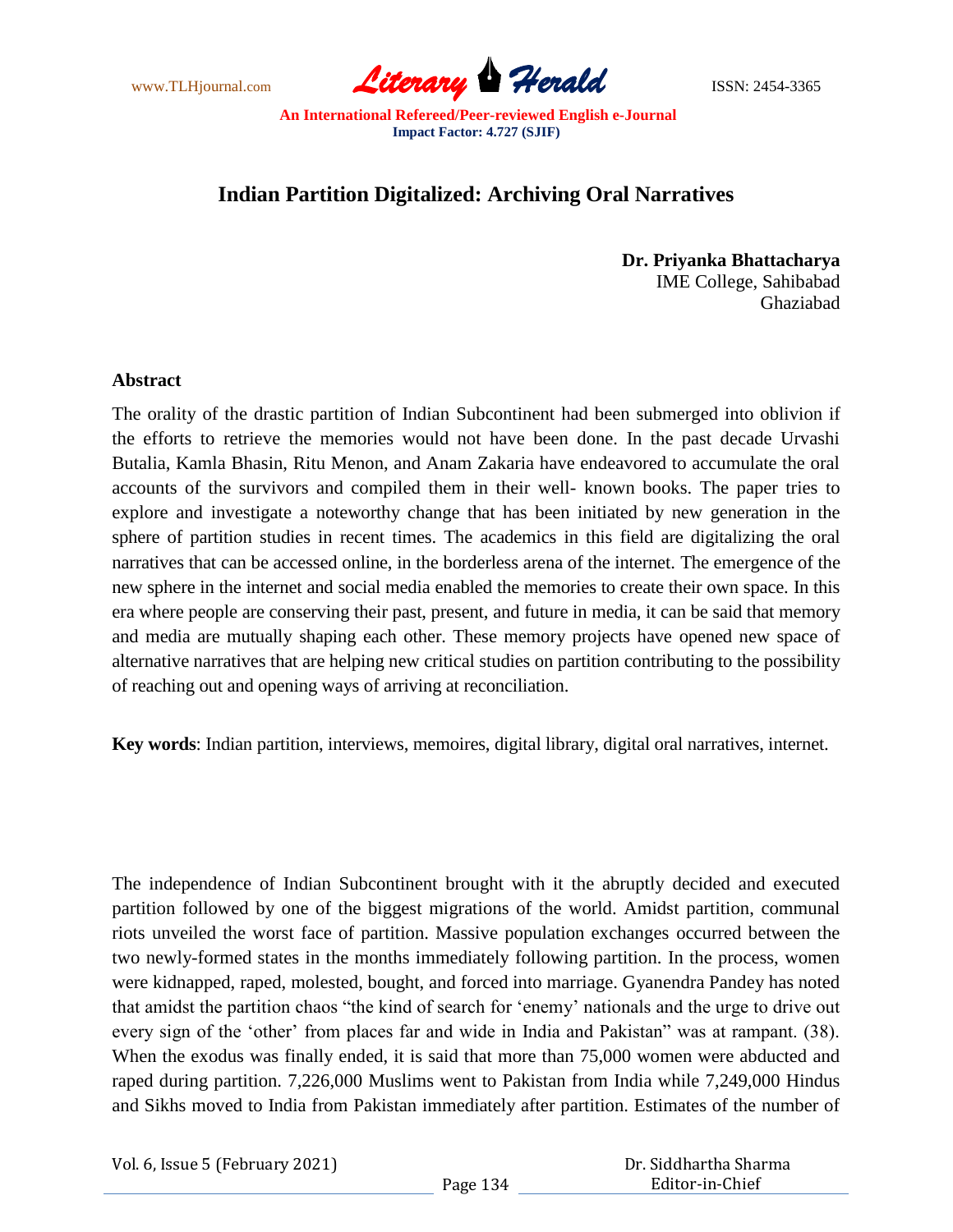

deaths ranged around roughly 500,000, with low estimates at 200,000 and high estimates at 1,000,000.

Historiography always presents the facts as mentioned above, socio-political issues of partition, the aftermath, and the loss due to the partition but in a very narrow and limited context, especially only showing the figures of losses. The concurrent personal accounts of the victims are always excluded by historiography. The reason behind the exclusion can also not be debated as historiography always deals with the facts and incidences with evidences. At the same time, the personal memoires cannot be obliterated by the history because they also have the same significance as history to gather knowledge about partition. The question of the reliability of the memory on which the oral accounts are based has always been debated on the grounds that memory is never static or fixed and it is always hinges on the present phenomena and sometime on the future too. Moreover, history is always suspicious about memory based on its vulnerability towards evolution and instability whereas history is rigid in his periphery and it is based on facts. Nonetheless, memory is the string that connects a person from his past to present; it exists in the present too. On top of that it affects and at some point creates all branches of identity of a person while history exists in past only. Memories are personal yet collective and history relates itself to every individual yet impersonalized. Memories are the window to look through the individual"s personal judgment of the incident. However, verbalized memories always depends on the narrators desirability of omissions and inclusions in his/her oral account. The oral narratives are mostly the remembrance of the bitter incidences such as killing of the loved once, of abduction, forced marriage, rape etc.

The orality of the drastic partition had been submerged into oblivion if the efforts to retrieve those memories would not have been done. In addition, the endeavor to retrieve these oral accounts was necessary because the generation, which is the bearer of these memories, has already extinct and who still live are at the edge of extinction. In the past decade Urvashi Butalia, Kamla Bhasin, Ritu Menon, and Anam Zakaria have endeavored to accumulate the oral accounts of the survivors and compiled them in their well- known books. In her book *The Other side of Silence* Butalia has put together the oral narratives and testimonies to bring out the other face of partition before the world. Menon and Bhasin also have done a tremendous fieldwork in this area. Their book *Borders and Boundaries* also deals with the breath-taking narratives of women who had found themselves as a mere puppet in the hands of the partition politics. Not only from India such efforts to retrieve the oral narratives are made but also Pakistan makes its contribution to it. Anam Zakaria the Pakistani scholar has recently published a book *The Footprints of Partition* that is a very good trajectory to find the oral narratives from both sides. Butalia in her book *The Other Side of Silence* remarks: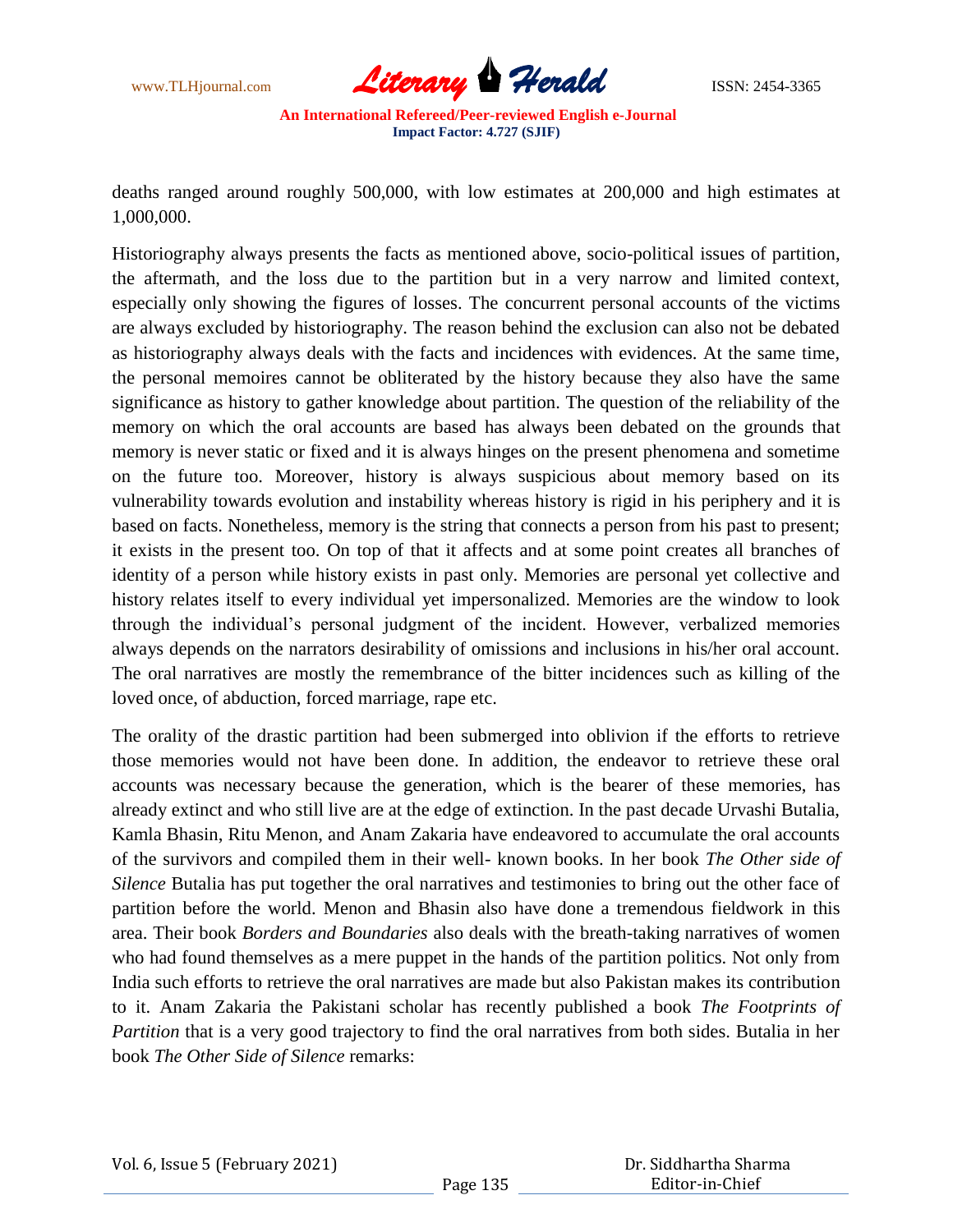

The oral narrative offers a different way of looking at history, a different perspective. For, because such narratives often flow into each other in terms of temporal time, they blur the somewhat rigid timeframes within which history situates itself. Because people locate their memories by different dates, or different timeframes, than the events that mark the beginning and end of histories, their narratives flow above, below, through the disciplinary narratives of history. They offer us a way of turning the historical lens at a somewhat different angle, and to look at what this perspective offers. (13)

However, oral narratives need written words to authenticate them and to make them accessible to every individual. Here illiteracy may pose a complication. As an answer to such problems, a welcoming change has occurred in the critical sphere of partition studies in recent times. The intelligentsia in this field is making the oral narratives digitalize and online, in the borderless area of internet that is easy to access in one click. The industrious efforts started by Butalia, Bhasin, Menon, and Zakaria has now taken up by Guneeta Singh Bhalla, who is the founder of *1947 Partition Archive*, and by Andrew Whitehead who has interviewed the generation and post generations of partition and created a project *Partition Voices*. By these efforts, orality has freed itself from the boundaries of alphabets and has come to the public domain in its original form. The era of new orality has begun. In 2010, Guneeta Singh Bhalla started her mission to collect as many interviews as she can with her team and succeeded to collect nearly 9,500 oral narratives from 12 countries in over 36 languages and dialects by 2020. The interviews are available in digital copies including photographs, documents and images of personal objects of historical value. The website states that, "The collections have been compiled by over 600 Citizen Historian volunteers, over 150 Story Scholars, 200 community based digital archivists and other volunteers." (*1947 partitionarchives.org*).

It is pleasing to know that she has involved the youth to participate in this mission, training them to accumulate interviews of the partition survivors. The crew of the online archive *1947 Partition Archive* comprises of researchers, digital archivists, curators, video editors are all from different religious and cultural backgrounds having different profession and nationality and it is thoroughly volunteer based. Recently, *1947 Partition Archive* in association with Tata Trusts-Partition Archive Research Grant has launched a month long research program that allow academic researchers in India to have full access to their complete collection. They are proving funds in faculty level, graduate and under graduate level. The website notes:

The Tata Trusts and The 1947 Partition Archive (hereafter "The Archive") are pleased to announce a one month immersive research residency grant program for academic researchers who seek to explore and study The Archive's complete oral history collections including over 9,400 oral history accounts on video, at one of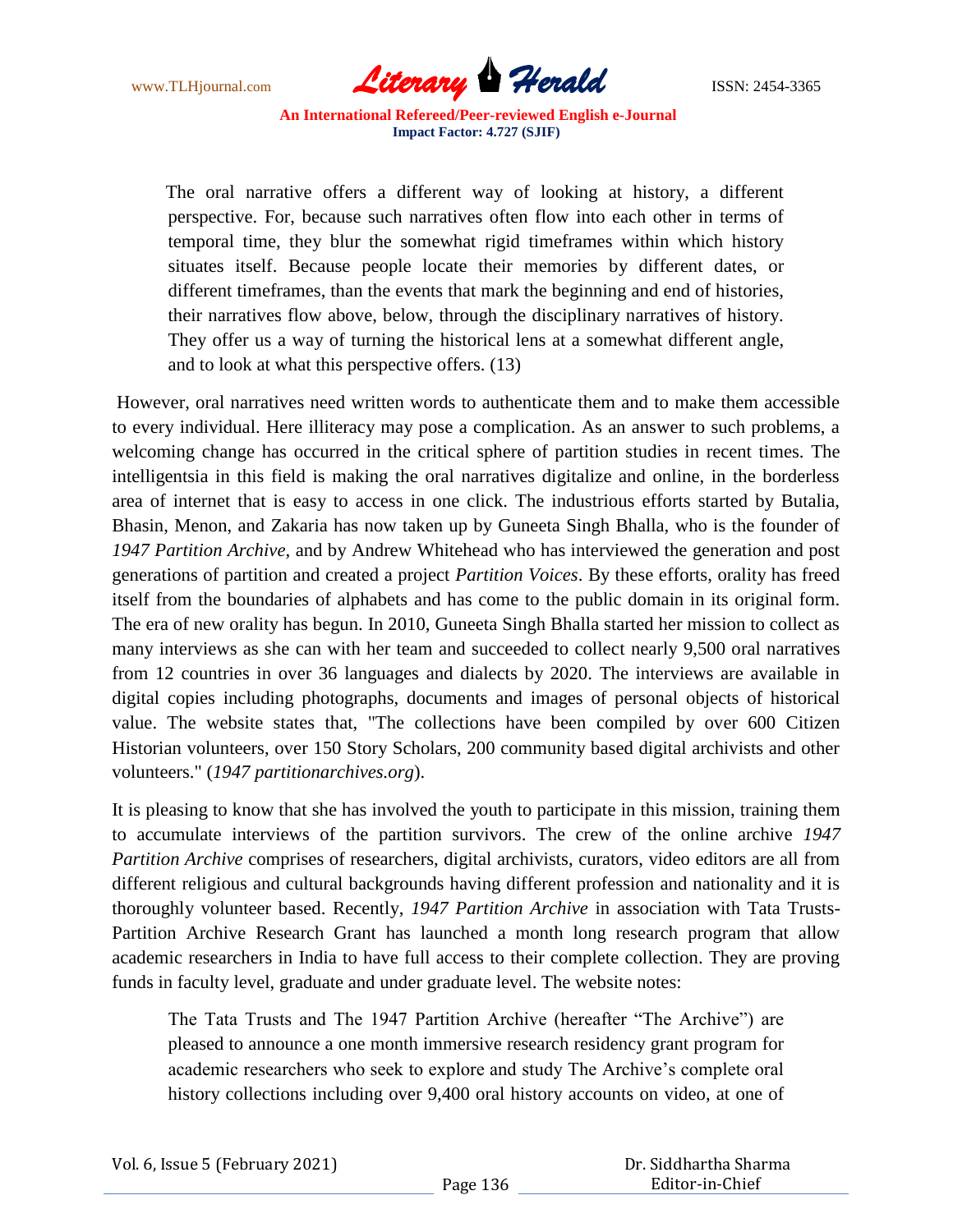

three partner universities, including Ashoka University, University of Delhi and Guru Nanak Dev University. (*1947 partitionarchive.org*)

Another initiation by this campaign is "Sunday Stories Live". It is an interactive web series that airs live in *Facebook*. The participants discusses about South Asian histories, South Asian current events that are especially connected to the after effects colonialism and 1947 partition.

The interviews and memoires of the partition survivors has relevancy even after 74 years of the partition of Indian subcontinent as the team of *1947 Partition Archives* are continuously bringing into light the new interviews and memoires. On top of that the campaign is constantly gaining momentum by making its way in newspapers and magazines over 200 times. The recent publication about this campaign titled "The Coronavirus pandemic gave 1947 Partition Archive an unlikely shot in the arm: a series with speakers from both sides of the border" dated July 18, 2020 is by First post. Another article titled " Partition oral history project goes online due to Covid-19" dated April 8, 2020 is by The Hindu.

Above-mentioned endeavours by Guneeta Singh Bhalla reveals that internet has proved itself a good asset to serve as an alternative space for the documentation as well as direct representation of the orality in the form of virtual memorials, oral history projects, and visual archives. This appraisable new practice is pioneered by one more esteemed persona Mr. Andrew whitehead. He has worked as correspondent, presenter, and editor of BBC World Service News for 35 years and is a historian, professor, and freelance journalist. He has contributed largely to make partition digitalize. In 1997, he started with a radio series of interviews *India: a people partitioned* for the BBC World Service to mark the fiftieth anniversary of India and Pakistan"s independence. He says, as the website noted, "India: a people partitioned sought to be a social history of partition: not about the high politics of independence, nor about the British Raj and those who upheld it, but about the lived experience of the millions who were caught up in the partition whirlwind" (Whitehead). This radio series of interviews won him prestigious award in New York Festival that inspired him to conduct his most ambitious work on Kashmir *A Mission in Kashmir*. Published by Vikings Penguin in Delhi, is a vivid account of the emergence of the Kashmir conflict started right after the closing weeks of 1947. Forty interviews are there to understand the plight of the people who survived the tumultuous times in Kashmir. Another initiative is taken by him in the form of an interview series *Partition Voices*, which is available in his website. These interviews consist of some eminent personalities too such as Lal krishna Adwani, Benazir Bhutto, Pran Chopra, Inder Kumar Gujral, K.S.Duggal and his wife Ayesha Duggal, Amrita Pritam, Bhisham Sahni, Bapsi Sidhwa, Urvashi Butalia, Khushwant Singh etc. Yasmin Khan has made excellent use of some of these interviews while writing her *The Great Partition*.

One more cross border initiatives was taken up by *The Citizens Archive of Pakistan* and *Routes2Roots*, which lasted for a limited period. This programme was called "Exchange for

| Vol. 6, Issue 5 (February 2021) |          | Dr. Siddhartha Sharma |
|---------------------------------|----------|-----------------------|
|                                 | Page 137 | Editor-in-Chief       |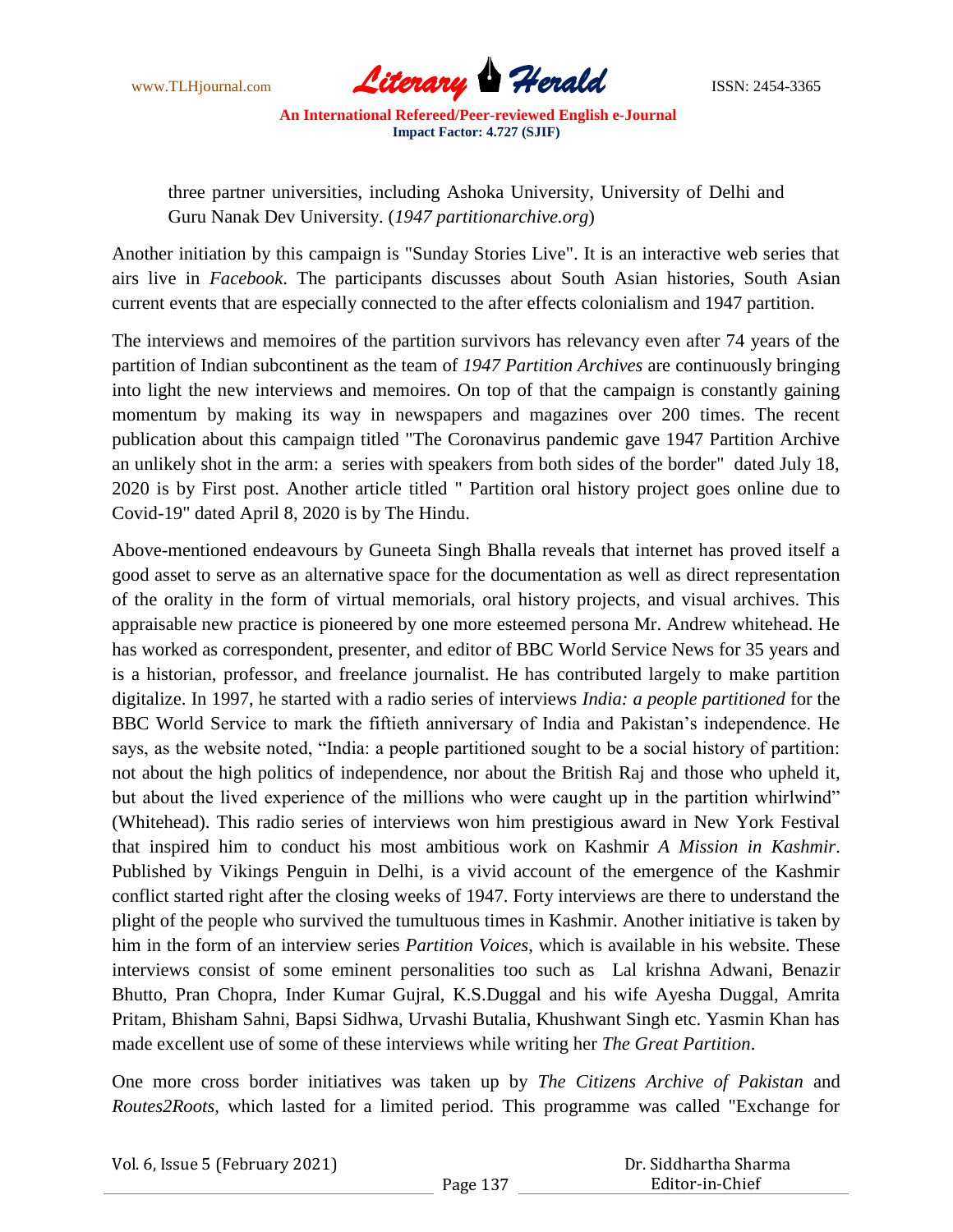

Change" in which the schools of India and Pakistan encouraged their children to communicate with each other through letters, postcards, and social media. More than 2,000 children from 10 schools on either side participated in this programme. *The Citizens Archive of Pakistan* (CAP) is a non-profit organization dedicated to the preservation of culture, heritage, and history. Recently it has started "Oral History Project" under which they interview people about significant events in their lives during the early days of Pakistan to provide an alternative perspective to historical literature. The website notes:

CAP has focused its attention on the tradition of oral storytelling in Pakistan, emphasizing the importance of such narratives in a dialogue on national identity. Our organization has three main goals: to preserve and provide access to the archive, to build and support educational programs, and to develop educational products based on the testimonies collected. ("The Citizen Archive of Pakistan")

CAP also has a remarkable collection of photographs of cultural and historical significance as well as partition by F.E.Chaudhry in its website. The website is under modification for sometime and has a partnership with Google Arts & Culture.

The reason behind collecting the oral accounts of the victims of the partition is the belief that this history belongs to everyone. In the memoires of victims, they remind the country as whole rather than different entities of India, Pakistan, and Bangladesh. Large number of interviewees has admitted that the partition was wholly a political propaganda resultant communal violence. They also state that the still present communal schisms are often aggravated by a lack of communication and understanding. These fractures can only be mended by the shared attempts to build harmonious bridges between countries and between the individuals because in their past they have the shared pain, shared loss and even shared regrets. To initiate the cross border conversation Sundeep Dutt from India and his friend Faisal Hayat from Pakistan have launched a *Facebook* page "Bolti Khidki" or "The Speaking Window" in which people across the border post stories of partition survivors. "Most Partition survivors are old and it will be difficult to trace them after four-five years. Our generation should know where they come from. We thought the best way to do this was by documenting these tales for the future generation through a photo series," says Sandeep Dutt in the *Facebook* page. He met Faisal Hayat in another *Facebook* page "Aman Ki Asha" that was created to bring two countries closer through art and literature. Inspired by this effort they created their own page "Bolti Khidki" and started sharing the stories they collected. At present, "Bolti Khidki" has more than 7,500 followers and with them, it has started a new volunteer programme involving youth of India and Pakistan to give their helping hand in collecting more stories of partition.

Subodh Mathur, after spending 13 years in US returned to Jaipur when his father died. To preserve his family and specially his grandmother"s legacy Mathur and his elder brother Subhash

| Vol. 6, Issue 5 (February 2021) |  |  |
|---------------------------------|--|--|
|---------------------------------|--|--|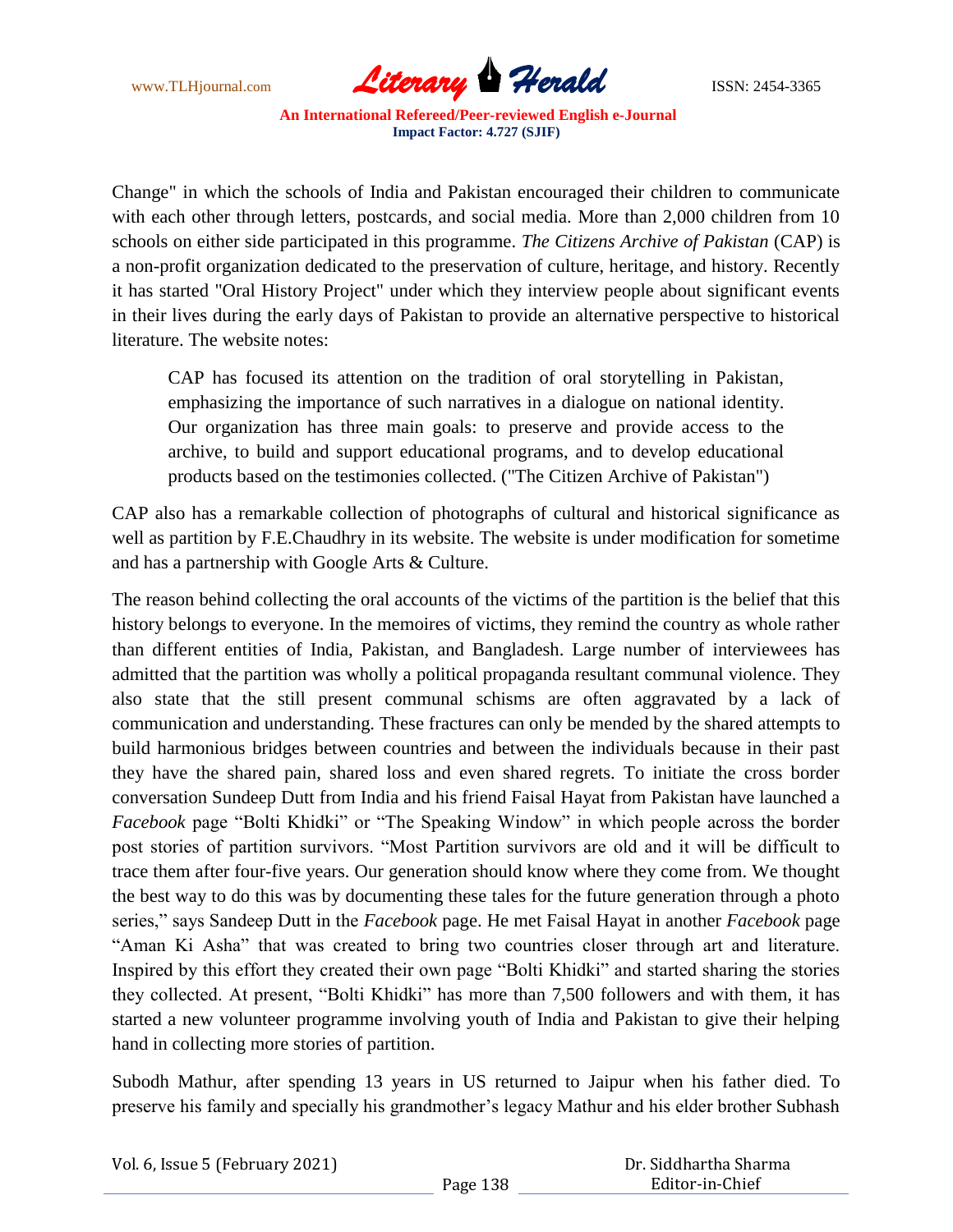

started editing a book *Dadi-Nani: Memories Of Our Grandmothers*, which is written by family and friends. While editing the book Mathur came across an idea of launching his own website www.dadinani.com. He started inviting people to share their own legacies and this initiative expanded from a limited area to the wider one. In 2010, he has converted the website's address from dadinani.com to Indiaofthepast.org which accumulates personal memories from the 1950s and earlier. Apart from many stories, this websites owns the reservoir of 400 partition stories too. These kinds of individual efforts to conserve the oral accounts and the stories of partition online have become a part of postmodernist critical sphere. The main objectives of these above mentioned organizations and persons are to centralize the marginalized and obliterated memories and create a place for them in mainstream ideology.

In popular culture, Twitter and Tumblr are also promoting partition memories in their vicinity. Twitter"s trending topic hashtag #IfThereWasNoPartition was a remarkable step towards collecting virtual memories, oral histories, and visual archives. In 2012 on Twitter on August 14 and 15, Indian Twitter users actively congratulated their Pakistani counterparts and soon, a hashtag #IfThereWasNoPartition was trending, which was coined pretty much to show how the two nations continue to be bonded, culturally as well as socially. Inspired by the above mentioned program Mehreen Kasana, an avid blogger based in Pakistan who also runs an incredibly popular Tumblr account, decided to launch a new Tumblr, titled "Pakistanis Against Stereotyping" on August 8, which now has over 1000 pictures related to the topic. #DHPoco is another collaborative run by Adeline Koh and Roopika Risam in Tumblr on postcolonial digital humanities. They can be found in Twitter using hashtag #dhpoco. They also own a website http://dhpoco.org. Interestingly they present postcolonial issues in animated form through pictures with dialogues.

The emergence of the new sphere in internet and social media made the memories create their own space next to historiography in the critical intelligentsia. In this era where people are conserving their past, present and future in media it can be said that memory and media are mutually shaping each other. These memory projects have opened new space of alternative narratives that are helping new critical studies on partition. The digital archives are the reservoir of multifaceted narratives that has become of equal importance as the official history.

## **Work Cited**

Butalia, Urvashi. *The Other Side Of Silence*. Penguin Books Ltd, 1998.

Bhalla, Guneeta Singh. "About Us" | Www.1947Partitionarchive.Org". In.1947Partitionarchive.Org, 2011, https://in.1947partitionarchive.org/about. Accessed 6 Feb 2021.

| Vol. 6, Issue 5 (February 2021) |  |  |
|---------------------------------|--|--|
|---------------------------------|--|--|